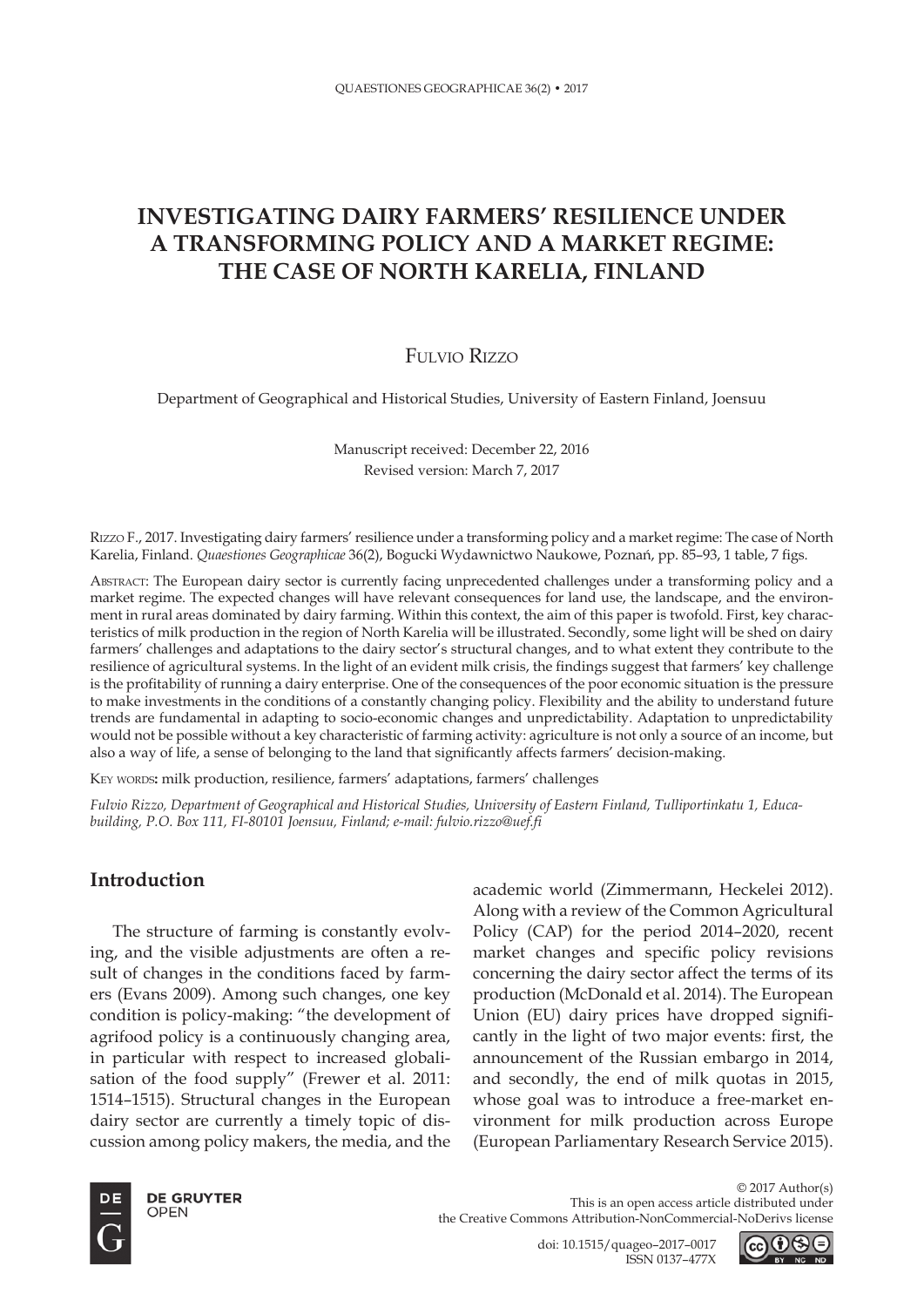The CAP introduced milk quotas in 1984 to restrict milk oversupply; such a system provided national quotas at the Member State level, and an individual quota fixed for each producer or purchaser, with a levy (the 'super-levy') payable by those who exceeded their quotas (European Parliamentary Research Service 2015). In April 2015, the EU milk quota system was abolished, both in response to an increasing global demand for milk and agreements on trade liberalisation in global dairy markets (EU 2015). Small farmers, farmers in mountain areas or those with higher production costs are very likely going to suffer without the protection of the quota system (Groeneveld et al. 2016).

In this context, the aim of this paper is twofold. First, key characteristics of milk production in the region of North Karelia, Finland, will be illustrated. Within the Finnish context, North Karelia is characterised by a strong food sector and a traditional food culture. From an economic point of view, milk production is clearly the most important production sector with two thirds of farming revenues coming from milk (Yle 2014). At the same time, the short summer leads to a long indoor period; it is for this reason that requirements for infrastructure are high, causing large costs of production. Secondly, some light will be shed on dairy farmers' challenges and adaptations to the sector's structural changes, and to what extent they contribute to the resilience of agricultural systems. The main assumption is that farmers, in their management decisions, do not necessarily follow the logic of mainstream economics typical of most approaches to agro-industrial production (Farmar-Bowers, Lane 2009 in Darnhofer 2010).

As in McDonald et al. (2014), the main aim here is to understand the interplay between the revised terms of dairy production and farmers' decision-making, and how such an interplay may enable a system to cope with surprise. Since farmers are key actors in agricultural systems, their adaptations and strategies increasingly appear to be very important in any approach to promote transition towards more sustainable farming, including its technological, cultural, institutional, and normative reconfiguration (Darnhofer et al. 2010; Feola, Binder 2010). It is thus necessary to understand how the on-going change of agricultural systems is reflected both within the farm itself and in relation to farmers' decision-making (Darnhofer et al. 2010).

The paper is structured as follows. Section two offers the theoretical background necessary to enrich the analysis of the data. Section three describes the data collection and the methodology used. Section four illustrates the key characteristics of milk production in the study region, North Karelia. Section five introduces dairy farmers' challenges in the light of the current changes, and deals with their adaptations and strategies. Section six discusses final conclusions.

#### **Theoretical background**

By envisaging agriculture as a socio-cultural rather than a mechanistic profit-making endeavour (Spencer, Stewart 1973: 531; Evans et al. 2002: 313), a simple focus on market competitiveness and efficiency is not enough to ensure a long-term survival of farms (Darnhofer 2010). In this light, the paper uses the concept of resilience to carry out data analysis. Resilience is the "capacity of a system to absorb disturbance and reorganize while undergoing change so as to still retain essentially the same function, structure, identity, and feedbacks" (Walker et al. 2004: 2). Resilience thinking may underlie strategic farm management, and at the same time may contribute to a better understanding of the interlinkages and the challenges involved in moving towards sustainable food production, diverse agro-ecosystems, and lively rural areas (Darnhofer 2010). Its starting point is the complexity of social-ecological systems, as well as their unpredictable development (Walker et al. 2004).

Traditionally, the different approaches to farm resilience focus either on material structures or on the agency of farmers and other social groups. The approach focusing on material structures emphasises ecological as well as social dynamics. As for ecological dynamics, it takes into account the material structures of farms (for example, their size, type, diversity of activities, production practices, resource endowment), and how they affect ecosystems. The social dynamics approach, in turn, considers markets, policies, labour availability, and how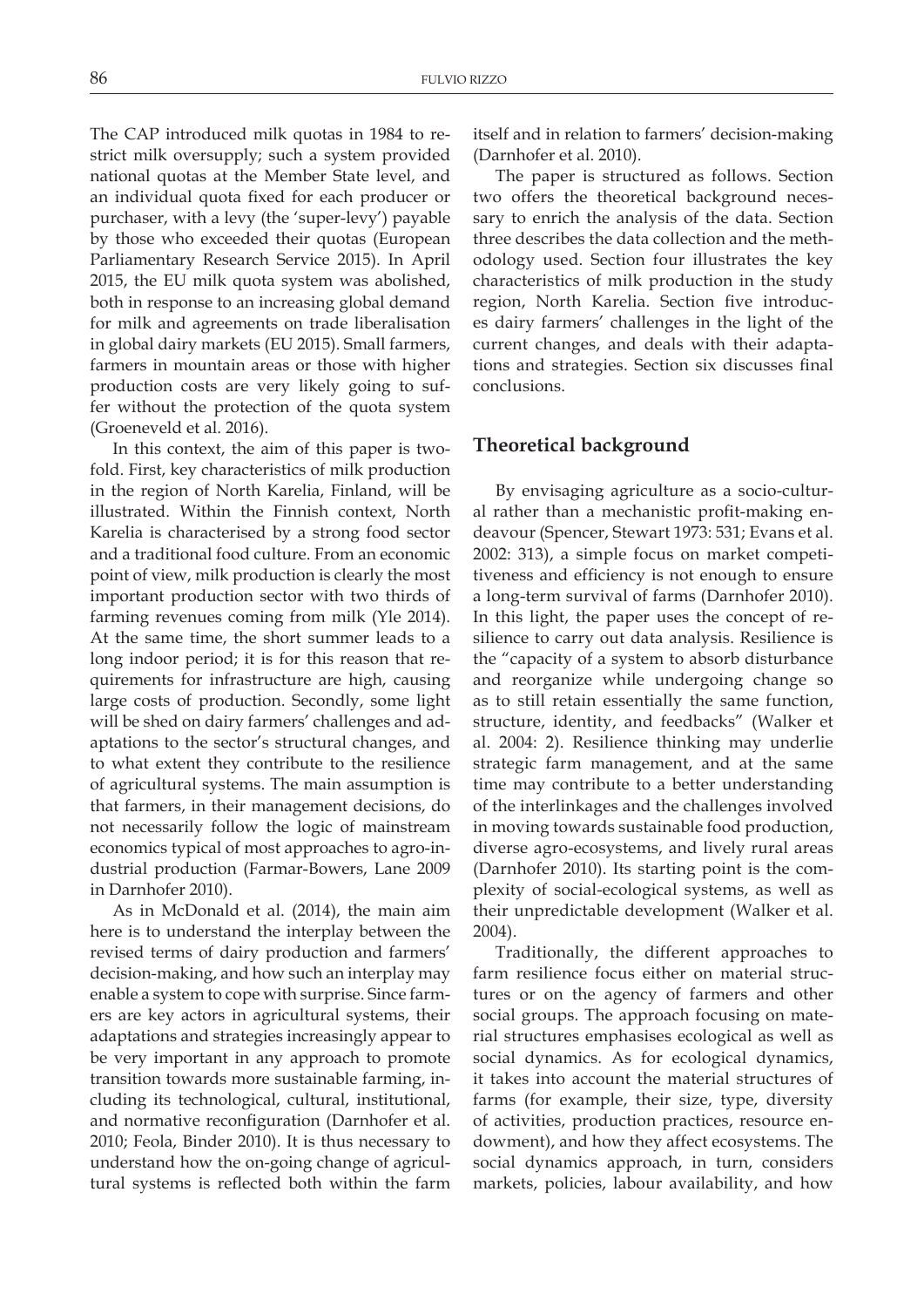they affect production practices (Darnhofer et al. 2016).

The farmers' agency approach pays attention to farmers' perceptions and how their choices influence the adaptation of their farms. Kings and Ilbery (2010) argue that decision-makers operating in an environment base their decisions on the environment as they perceive it, not as it is. Farmers are not passive recipients of transformative forces; in contrast, they are active agents in the process of change by generating activities and creating market opportunities. This is due to a variety of factors, including tight interlinkages between the family and the farm (labour, living and working space), social norms (e.g. ensuring that the farm is passed on to the next generation, reciprocal neighbourly help), and belief structures (local knowledge, risk aversion). Burton (2004: 208) in this regard claims that "the farm is not simply an object, it is consubstantial with the farmer, and, importantly, it is the very part of the farmer that is used to express his/her family's identities, both to other members of the farming community and to the world in general". Positioning actors at the centre of the investigation allows an analysis of the diversity of practices within similar structures (including topography, policies, markets, farm size), and how farmers' value matter (Van der Ploeg 1994).

Like Darnhofer et al. (2016), this paper adopts a relational approach to resilience, which bridges and integrates the conceptual distinction between structure and agency on the one hand, and the social and the ecological on the other. In a relational perspective, farmers are not separated from the spatial and temporal contexts in which they are embedded; as a result, resilience is placed within the never stable tangible and intangible relations that constitute farming. Since a relational approach emphasises how farming modifies and is modified by relations between a range of natural and social processes, it contributes to overcoming the division between nature and culture (Darnhofer et al. 2016). As a matter of fact, the land has always been the place of many agricultural practices, of many and diversified systems of cultivation linked to the characteristics of the soil, the climate, the environment, the community, and traditions (Magnaghi 2010).

#### **Data collection and methodology**

The region selected for the investigation, North Karelia, is located in Eastern Finland (Fig. 1). The fieldwork started by interviewing three key experts from the local dairy and farming sector: one representative of MTK<sup>1</sup>, one from Pro Agria<sup>2</sup>, and one from the largest dairy cooperative in the region, ItäMaito<sup>3</sup>. The goal of those first-stage interviews was to gather information on the state and trends of the milk sector in North Karelia (such as the dairy farming structure, policy and market changes, the financial situation of milk farms), and to gather dairy farmers' contact information. In the second stage, 17 face-to-face semi-structured interviews with dairy farmers were conducted. Through the means of data triangulation, they were complemented and reinforced by an on-line survey sent via webropol by the ItäMaito Cooperative to their 415 farmers producing in North Karelia, a total of 31 farmers answering the questionnaire.

As for the qualitative data, the dairy farmers' contact information was drawn from an Excel database provided by MTK. It was not complete, since it included 369 farmers (out of the total of 554 in 2015). Furthermore, it did not contain updated information either on the type of dairy production (conventional, organic, shifting to organic), or on the farmers' current status (some of them had changed production or left agriculture

<sup>1</sup> MTK stands for Maajametsätaloustuottajain Keskusliitto (Central Union of Agricultural Producers and Forest Owners), and it is the Finnish-speaking interest organisation for farmers (about 90% of Finnish farmers belong to some interest organisation, including both the Finnish, and the Swedish-speaking groups; the latter has its own interest organisation, Svenska lantbruksproducenternas centralförbund).<br>*Pro Agria* is an advisory organisation for farm devel-

opment. Expertise for instance focuses on farm investments, business and financial managements, R&D, production, and the environment (Pro Agria 2014).

The ItäMaito Cooperative was established in early 2010 by the merging of dairy cooperatives Alueosuuskunta Promilk, Kainuun Osuusmeijeri, Liperin Osuusmeijeri, Nurmeksen Osuusmeijeri and Osuuskunta Idän Maito. The ItäMaito cooperative which is owned by dairy farmers — produces about 25% of Finland's milk. Milk collected by ItäMaito is sold to Valio Oy for processing. About 27% of Valio Oy is owned by the ItäMaito Cooperative. This cooperative aims to promote the development of some 1,970 milk farms in Eastern Finland.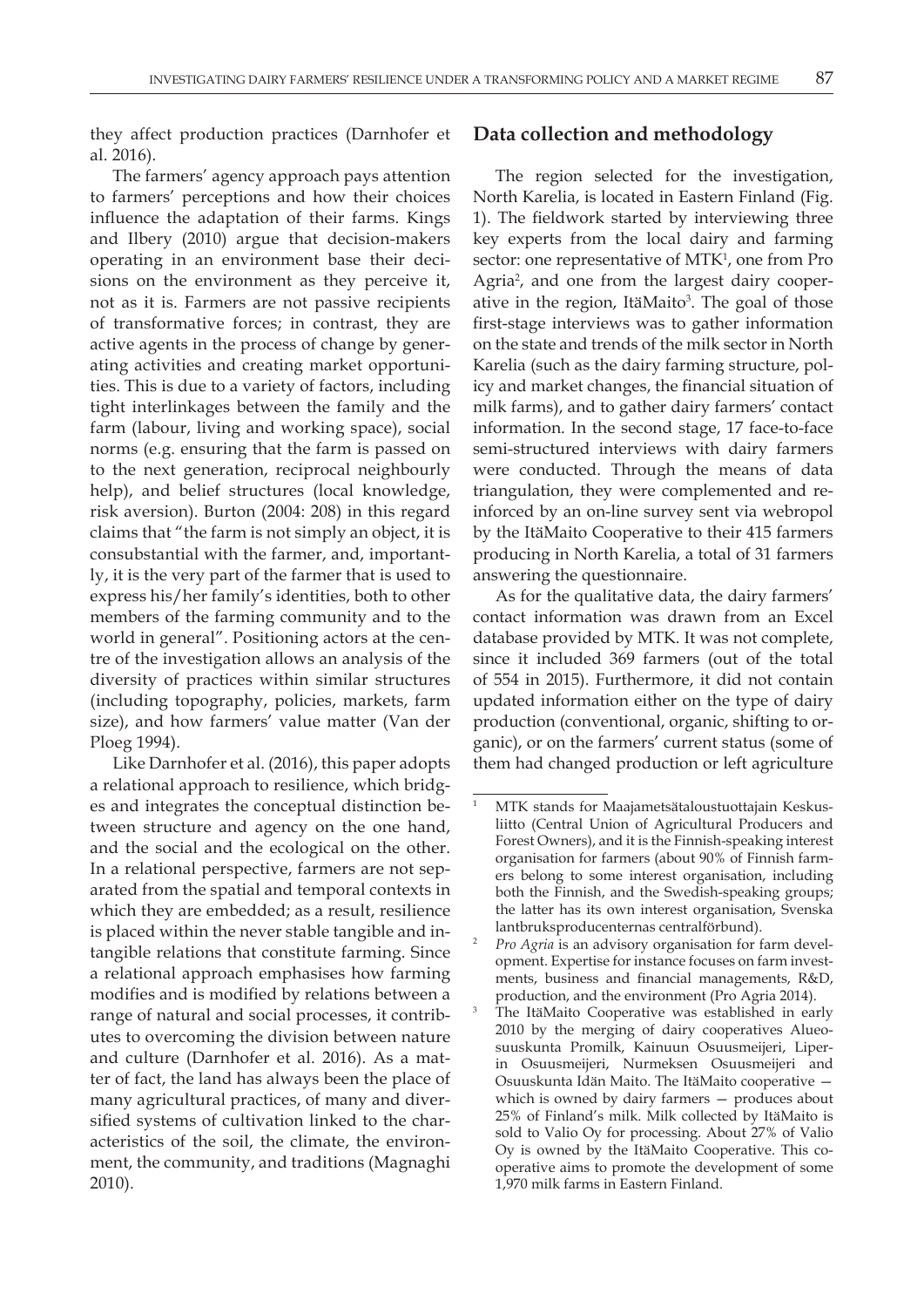

Fig. 1. Location of North Karelia in Finland and municipalities where the research was conducted.

altogether). This was a first indication of the development of this sector which will continue to be in a restructuring phase for years. Information may change significantly from one year to another.

The interviews were collected in the municipalities of Liperi (n = 9), Polvijärvi (n = 2), Nurmes ( $n = 3$ ) and Valtimo ( $n = 3$ ; Fig. 1). While most of the interviewees were chosen randomly from the database, a few, particularly the organic farmers, were suggested by the interviewees. Organic farmers in the region of North Karelia are very few (about 20 at the time of data collection), so this was the only way to contact them. Among the farmers interviewed, three were organic, and two had changed production (one to crops, the other to meat production).

Both the semi-structured interviews and the survey included qualitative and quantitative data subdivided into four main sections. The first included farmers' personal information (such as age, gender, education, side income, participation in civil society). The second section dealt with farms' structure and functioning (such as the number of hectares, type of production and ownership, challenges in running the farm). The third section covered farmers' future plans and strategies, such as concrete and potential investments on the farm. Last but not least, the fourth section concerned farmers' perception of agriculture (including factors influencing resilience, work and place satisfaction, societal attitudes to agriculture). Since the data were recently collected at the time of the writing (end of November 2016), the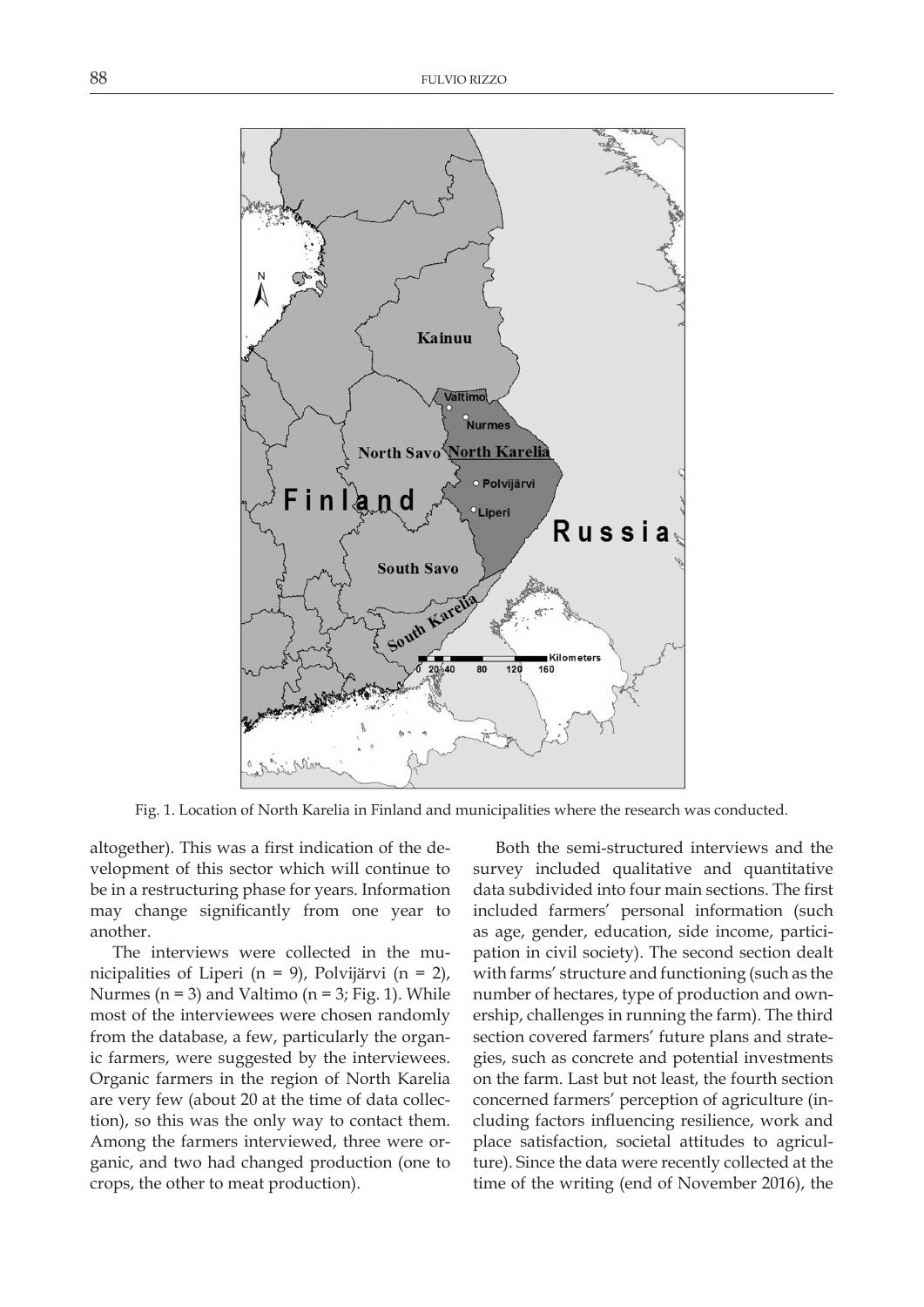

Fig. 2. Number of dairy cows per farm in North Karelia (2015). Source: Pro Agria 2016.

present paper illustrates the above-mentioned overview of milk production in the region and offers preliminary results concerning farmers' challenges, adaptations and strategies drawn from the on-line survey and in part from the firststage interviews.

#### **Milk production in North Karelia**

North Karelia has been traditionally dominated by dairy farming since its fields are more suitable for forage production than arable cropping. Milk production is based on family-owned farms that are relatively small in area, but managed at high intensity. Most farms have between 20 and 29 cows (Fig. 2), which is a relatively small herd size compared with the ones in the most productive dairy regions of Europe.

In 2015, there were 554 milk farms in North Karelia. Out of the sixteen ELY Centres<sup>4</sup>, this

region ranks  $5<sup>th</sup>$  in the overall national milk production (Luke 2016). Although the number of dairy farms has sharply declined since the end of the 1980s (Fig. 3), as well as the overall number of cows (Fig. 4), milk production has remained fairly stable (Fig. 4); at the same time, the rise in the average milk production delivered to dairies per farm (Fig. 5), along with the average milk yield of cows which has doubled over the last 40 years, suggests that milk production is concentrated on ever fewer farms.

In North Karelia milk production is also important because it is the location of a Valio<sup>5</sup> dairy factory, which processes 200 million litres of milk per year (North Karelian milk production was 136 million litres in 2014). In order to support dairy investments in the region, a deposit foundation has been established; municipalities, in particular the main urban centre of the region, Joensuu, strives for the processing plant to remain in the region. The establishment of the foundation is a sign of the commitment of the local governments to the development of

<sup>4</sup> *ELY Centre* stands for the Centre for Economic Development, Transport and the Environment. Finland has 16 ELY Centres; their task is the promotion of regional competitiveness, well-being, sustainable development, and curbing climate change. Not all Centres have the same tasks; for instance, North Karelia,

along with three other regions, is not responsible for transport duties.

<sup>5</sup> Valio is Finland's largest milk processing company.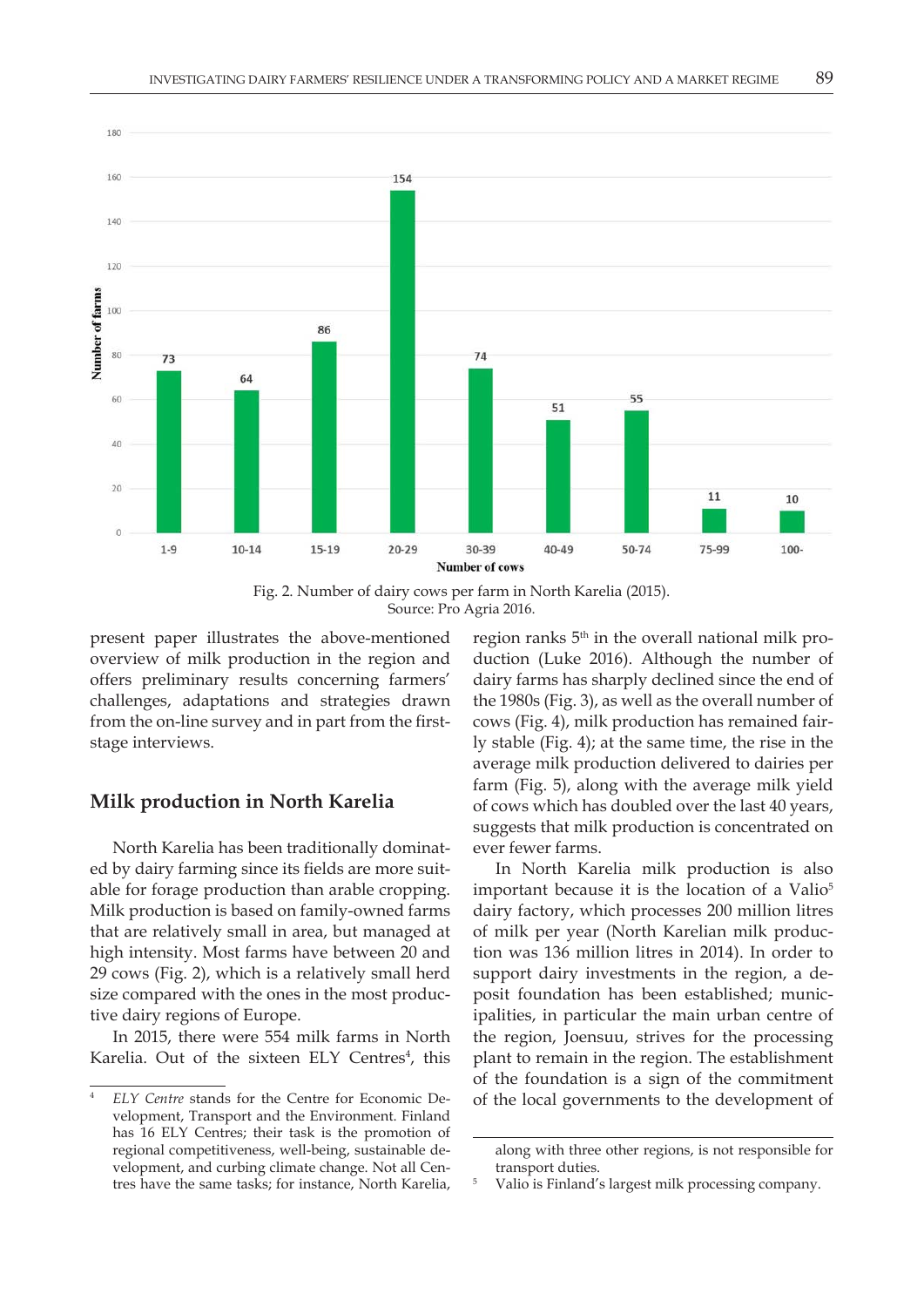

Source: Pro Agria 2016.

livelihoods in rural areas. The work of this foundation has just started; because of the milk crisis, it is very difficult to get funding from financial institutions. Many investments are paralysed. If a farm has a cash crisis, the bank does not give it

a loan, and then the public sector cannot give the money. So far two decisions of the foundation have been positive, but in one case, although the foundation was guaranteeing, the bank has not given its share (information drawn from the

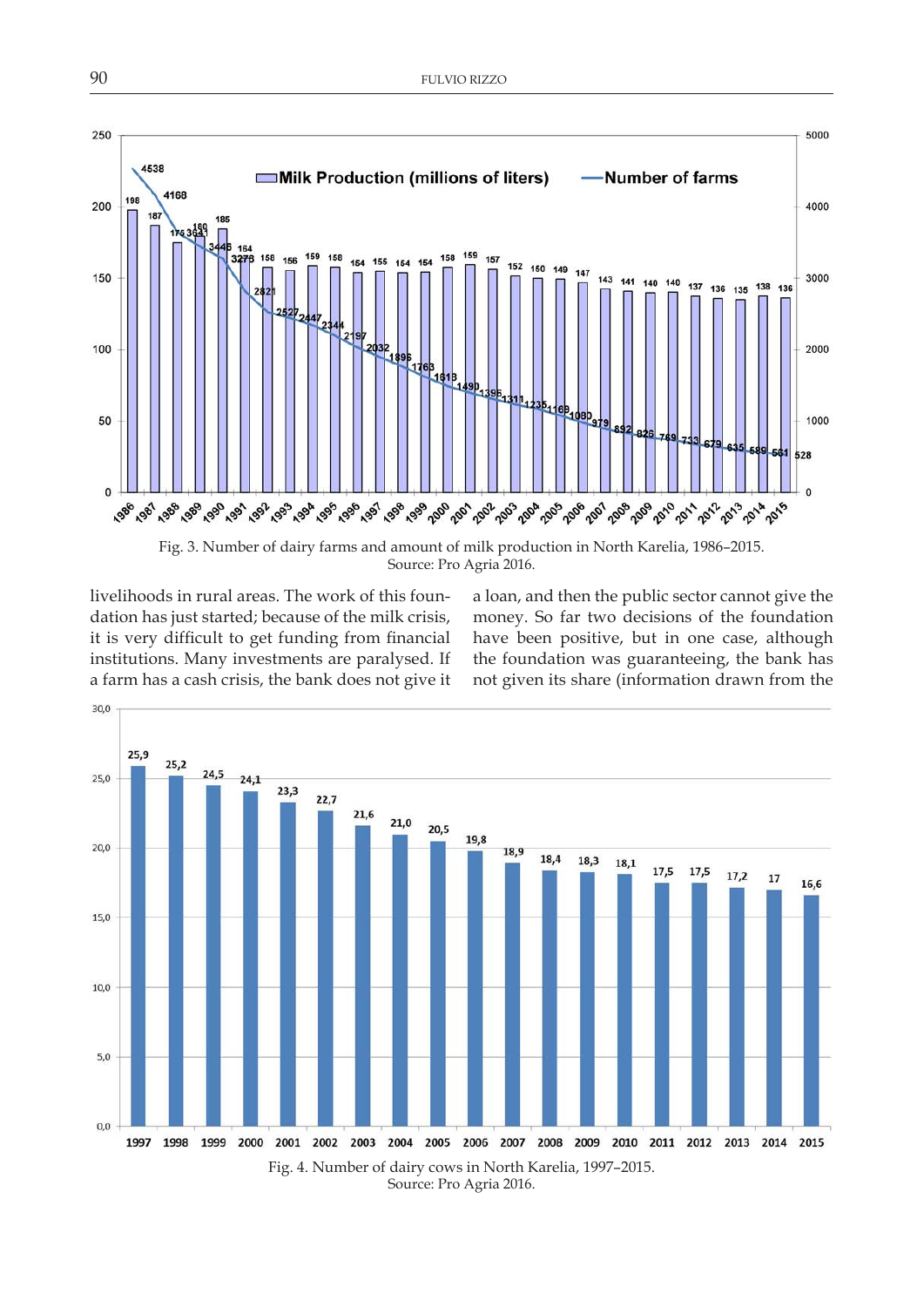

Fig. 5. Average amount of milk delivered to dairies per farm in North Karelia, 1987–2015. Source: Pro Agria 2016.

first-stage interviews). The reason may be the poor financial/ structural situation of the farm which requested the loan.

## **The milk crisis: dairy farmers' challenges, strategies, and adaptations to change**

From the data collected there clearly emerges a milk crisis: there is more milk on the market than the actual demand for milk products. Dairy farmers' livelihood has been affected by the Russian import ban, by the abolition of milk quotas (especially in the long run), and to some extent by the limited number of supermarket chains in Finland. The price paid to the producers has gone down by 7–8 cents. As a consequence, the consumer price has also gone down. Farmers consider very carefully whether it is worth making investments; in the long term there is no sign that the price of milk might go up again. The dropping milk prices have affected both larger and smaller farms. However, larger farms are the ones which have made conspicuous investments, and therefore have big loans from the banks and are to a various degree 'forced' to stay in business to pay them off. Concerning the Finnish position on the abolition of dairy quotas, one of the milk sector experts from the first-stage interviews argued that: "the

abolition of milk quotas has resulted in a fully liberal milk market. Finland has not supported such move […]; this move has led to what we have always warned: the milk sector is in crisis because there is a lot of milk produced. At the moment there is no will to solve this situation, because the goal is to have a liberal milk market. In Finland we do believe that this fully liberal market does not fit this country; production needs regulation [...]. I believe that at some point in time milk production in Europe has to decrease, it has increased fast in the period 2010–2015. In Finland there is, however, a good balance between the milk produced and the milk consumed. We do believe without any doubt that Europe has dealt with this issue badly. The countries behind the abolition of milk quotas have been Denmark, Germany, the UK, Sweden, Holland, Belgium […], all the best production countries including some eastern European countries like Poland, which wanted the abolition of milk quotas".

In the light of the abolition of milk quotas, one of the expected reactions from dairy farmers is that most of them would want to increase milk production on their farms; however, the data from the on-line survey suggest that dairy farmers in most cases have a cautious attitude to the new changes, and they are going to keep milk production the same as before (Fig. 6). To increase milk production would mean new investments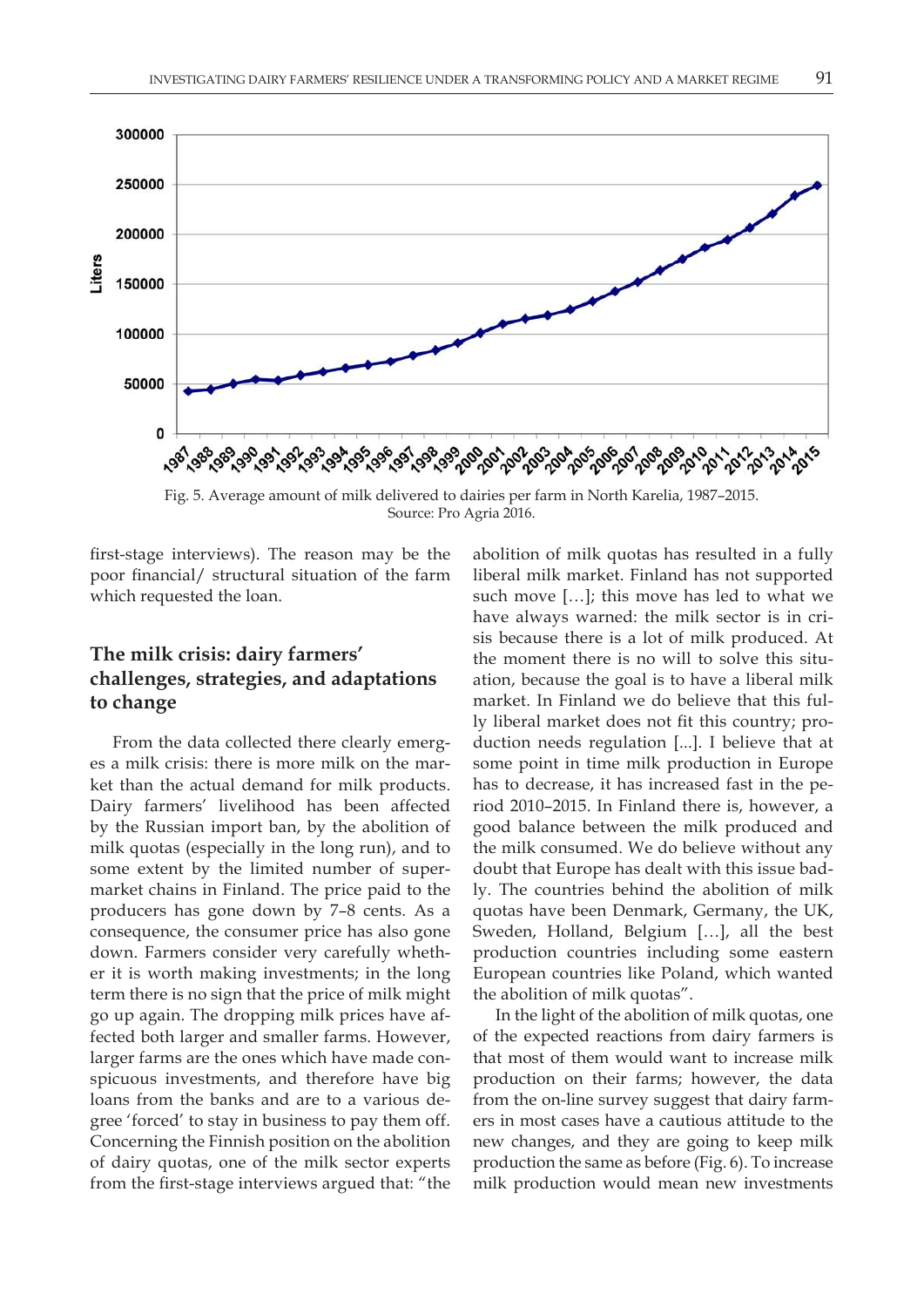

In 2015 dairy quotas ended. In the light of the

Fig. 6. Dairy farmers' plans in the light of the end of EU quotas.

(such as an increase in the herd and field size), and new loans from the bank.

The data, in fact, reveal that profitability is currently the biggest challenge in running a farm. In the on-line survey, at least a third of the respondents mentioned directly the word 'profitability', others referred to a variety of phenomena that in one way or another affect farms' profitability. For instance: (1) the low price paid to producers; (2) the poor financial situation; (3) the pressure to invest; (4) the rising costs, and (5) bureaucracy. Some challenges are not necessarily caused by material structures, but they are intrinsically linked to the profession of the dairy farmer. It is claimed that dairy farming is both very heavy work and a full-time activity conducted seven days per week. These factors can affect both the farmers' health (especially at older age), and the possibility of free time and social relations.

Flexibility and the ability to understand future trends are of key significance in adapting to socio-economic changes and unpredictability. Since in the future primary production will take environmental issues more and more into account, the construction of new barns, for instance, will have to consider animal welfare. Other important factors of the adaptation include the level of education, age, professional skills, motivation, willingness to take risks, and

Which of the following activities would have potential in your farm?



Fig. 7. Potential activities that farmers could undertake in their farming beyond basic production.

openness to new ideas. In the on-line survey, of the 31 respondents more than one third declared that organic farming had a potential on the farm (Fig. 7). "Production expansion does not seem an attractive alternative, so if I want to seek higher profitability, the transition to organic is a meaningful option" (a respondent from the online survey)*.* Also wood selling and local food were deemed as having a good potential. One of the respondents claimed that "local food production is growing in popularity, and I support this kind of thinking. However, the production of local food would require a big investment and a lot of studying, so selling local food seems still far away, but is not a completely impossible idea". The potential economic activities listed by dairy farmers are rooted in the main strengths of the Finnish countryside: a clean environment, and the importance of forest on farms. These in turn, are key assets of a robust bio-economy in the future.

However, an adaptation to unpredictability would not be possible without the key characteristic of farming activity: agriculture is not only an income basis, but also a way of life, a sense of belonging to the land that significantly affects farmers' decision-making. Table 1 summarises the main dairy farmers' key challenges and adaptations to change.

| <b>Adaptations</b>                                    | Challenges                                                                                                                 |
|-------------------------------------------------------|----------------------------------------------------------------------------------------------------------------------------|
| Innovativeness                                        | Market turmoil and high volatility of the prices of products                                                               |
| Healthy courage, not foolhardiness   High farms' debt |                                                                                                                            |
|                                                       | Ability and willingness to cooperate Farmers' inability to lead effectively and intelligently, with farms growing too fast |
| Desire to learn new things                            | Jungle of EU regulations                                                                                                   |
| Agriculture as a way of life                          | Lack of continuity and certainty                                                                                           |

Table 1. Farmers' key challenges and adaptations.